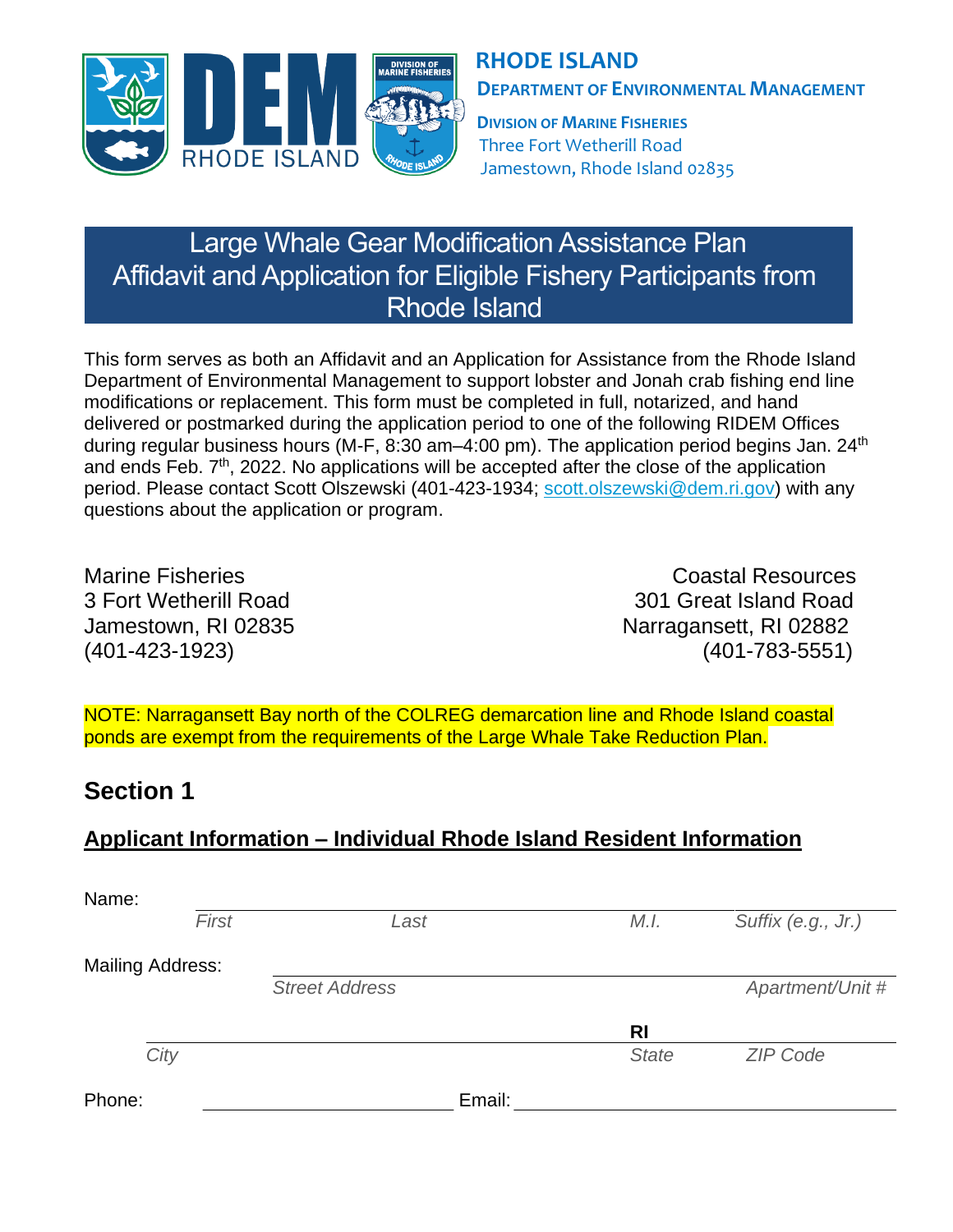Is the mailing address provided above also your actual place of residence?  $YES \cup NO \cup$ If no, please provide your actual place of residence below.

| Address: |                                                                                                                                                   |              |                  |
|----------|---------------------------------------------------------------------------------------------------------------------------------------------------|--------------|------------------|
|          | <b>Street Address</b>                                                                                                                             |              | Apartment/Unit # |
| City     |                                                                                                                                                   | <b>State</b> | <b>ZIP Code</b>  |
|          | Are there any other phone numbers or email addresses that would be suited for contacting you<br>regarding this application? If so, provide below: |              |                  |
|          |                                                                                                                                                   |              |                  |
|          |                                                                                                                                                   |              |                  |
|          | *Applicants please complete all fields. Additional space is provided on page 7 for<br>fishers/businesses with multiple vessels.                   |              |                  |
|          |                                                                                                                                                   |              |                  |
|          |                                                                                                                                                   |              |                  |
|          |                                                                                                                                                   |              |                  |
|          | RI Commercial Fishing License Number/landing Permit: ___________________________                                                                  |              |                  |
|          |                                                                                                                                                   |              |                  |
|          |                                                                                                                                                   |              |                  |
|          | Is your vessel commercially declared in Rhode Island?                                                                                             |              | YES     NO       |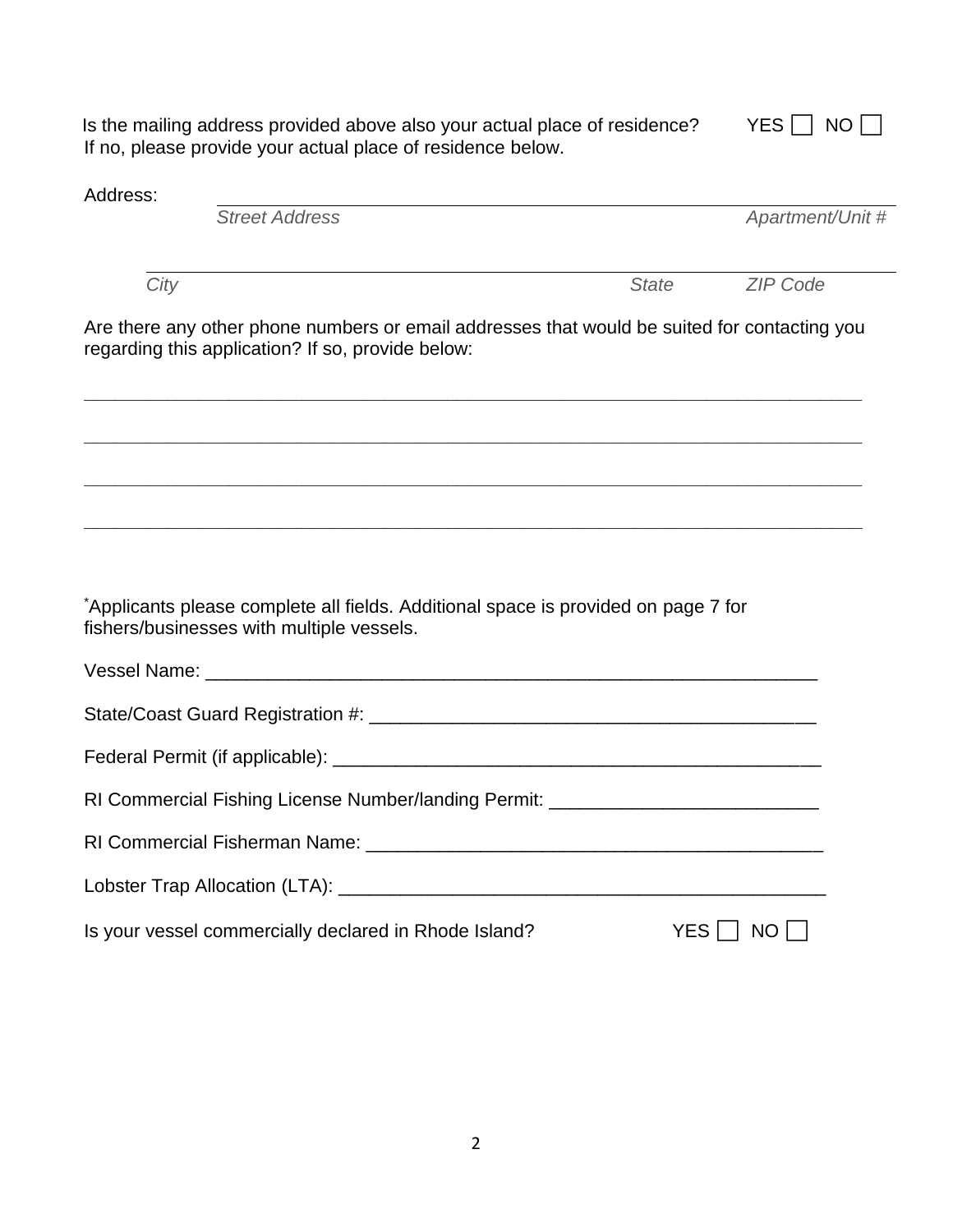### **Eligibility – Participant Status**

I self-certify and attest that (initial each statement below):

**Example 2** I am a resident of the State of Rhode Island.

**The U.S. Eq. 1.** I am 18 years of age or older.

**The Lam currently engaged in the commercial lobster and/or Jonah crab fishery in Rhode** Island.

\_\_\_\_\_\_\_\_ The state license holder or federal vessel permit has at least 20 landings of lobster and/or Jonah crab during 2019 - 2021 (all landings may have occurred in a single year).**\***

\*In cases where there are less than 20 legal Rhode Island landings, and 1 or more of those landings is associated with a multi-day trip(s), Vessel Trip Reports and days fished from those trip(s) may be used.

## **Section 2**

### **Gear Configuration**

I self-certify and attest that my gear configuration is as follows (fill in the answers below):

Number of trawls: \_\_\_\_\_\_\_\_\_\_\_\_\_\_\_\_\_\_\_\_\_\_\_\_\_\_\_\_\_\_\_\_\_\_\_\_\_\_\_\_\_\_\_\_\_\_\_\_\_\_\_\_\_\_\_\_\_\_\_\_

Number of traps per trawl: \_\_\_\_\_\_\_\_\_\_\_\_\_\_\_\_\_\_\_\_\_\_\_\_\_\_\_\_\_\_\_\_\_\_\_\_\_\_\_\_\_\_\_\_\_\_\_\_\_\_\_\_\_

Number of singles (if applicable): \_\_\_\_\_\_\_\_\_\_\_\_\_\_\_\_\_\_\_\_\_\_\_\_\_\_\_\_\_\_\_\_\_\_\_\_\_\_\_\_\_\_\_\_\_\_\_\_

Average vertical line length (in feet): \_\_\_\_\_\_\_\_\_\_\_\_\_\_\_\_\_\_\_\_\_\_\_\_\_\_\_\_\_\_\_\_\_\_\_\_\_\_\_\_\_\_\_\_\_\_

### **Gear Claim**

If approved, would you like to receive line or links? (check one or both): LINE  $\Box$  LINKS  $\Box$ 

At this time, if you request line you will receive 3/8-inch braided Neocorp line with gray tracer. Additional weak line types are becoming certified and available and may be acquired outside of this program.

**Directions**: If you fish LCMA 2, fill out section A. If you fish LCMA 3, fill out section B. If you selected both line and links, you must fill out the two corresponding sub-sections under A or B.

If you selected both line and links, the number of trawls used to determine the amount of gear requested cannot exceed the number of trawls provided within the gear configuration section.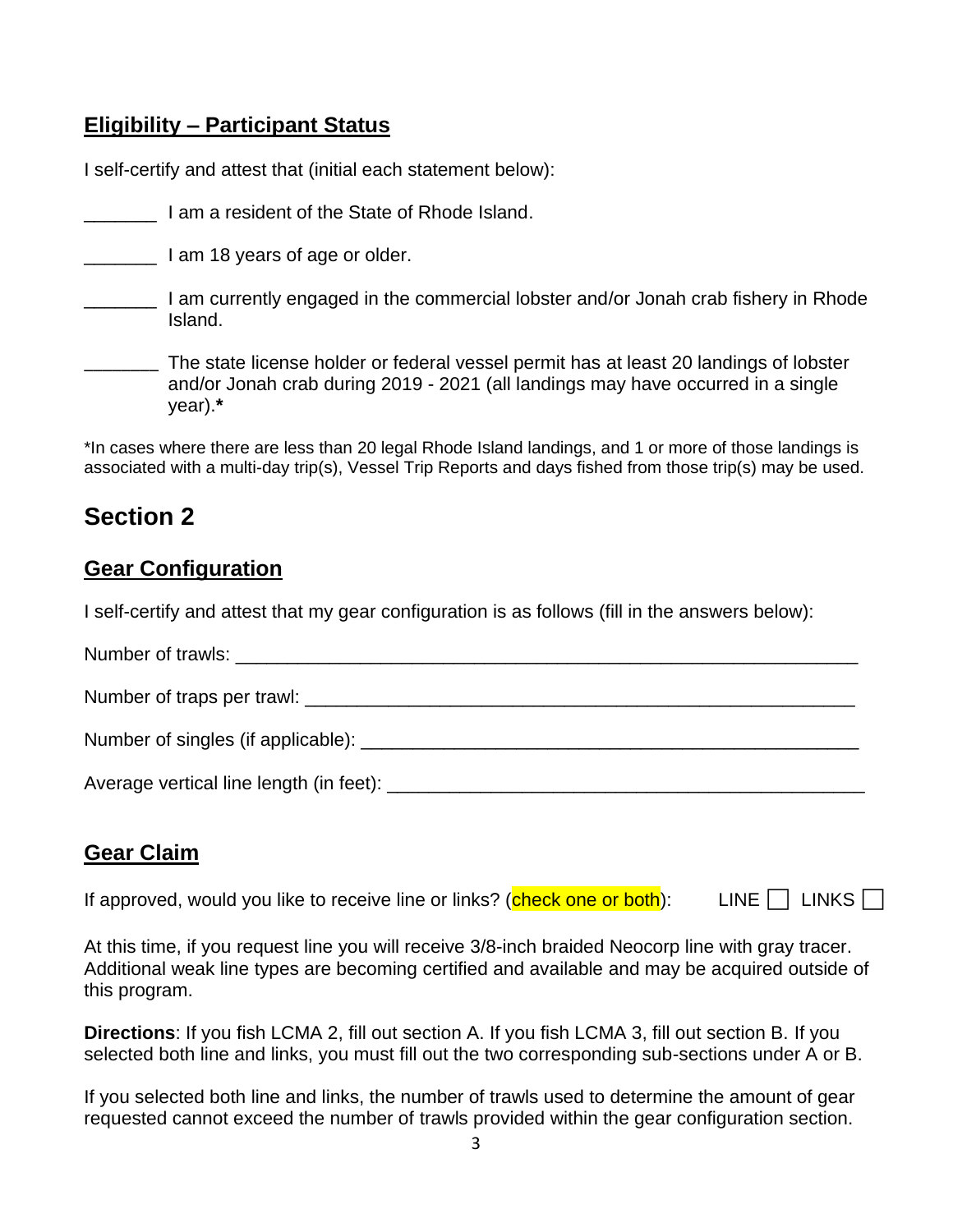### **A. LCMA 2**

 **If you selected line, calculate the amount of line using the following directions.**

|                                                                                        |                                        | $\frac{1}{\sqrt{1-\frac{1}{2}}}\times 2 \times \frac{1}{\sqrt{1-\frac{1}{2}}\times 0.75}$ $\times 0.75 = \frac{1}{\sqrt{1-\frac{1}{2}}\times 0.75}$                                                                                                                                     |
|----------------------------------------------------------------------------------------|----------------------------------------|-----------------------------------------------------------------------------------------------------------------------------------------------------------------------------------------------------------------------------------------------------------------------------------------|
| If you fish singles:                                                                   |                                        |                                                                                                                                                                                                                                                                                         |
|                                                                                        |                                        |                                                                                                                                                                                                                                                                                         |
|                                                                                        |                                        | Number of traps $x$ $\overline{Avg}$ . vertical line length (ft.) $x$ 0.75 = $\overline{Avg}$ .                                                                                                                                                                                         |
| directions.<br>If you fish trawls with average vertical line length greater than 60ft: |                                        |                                                                                                                                                                                                                                                                                         |
|                                                                                        |                                        |                                                                                                                                                                                                                                                                                         |
|                                                                                        |                                        | $($ (0.75 x $\frac{)}{Avg.$ vertical line length (ft.) $\frac{1}{100}$ x $\frac{1}{100}$ x $\frac{1}{100}$ x $\frac{2}{100}$ x $\frac{2}{100}$ x $\frac{2}{100}$ x $\frac{2}{100}$ x $\frac{2}{100}$ x $\frac{2}{100}$ x $\frac{2}{100}$ x $\frac{2}{100}$ x $\frac{2}{100}$ x $\frac{$ |
| If you fish singles with average vertical line length greater than 60ft:               |                                        |                                                                                                                                                                                                                                                                                         |
|                                                                                        |                                        | $($ (0.75 x $\frac{)}{Avg}$ vertical line length (ft.) $\frac{1}{100}$ x $\frac{1}{N}$ Number of traps $\frac{1}{N}$ Number of weak links                                                                                                                                               |
|                                                                                        |                                        |                                                                                                                                                                                                                                                                                         |
|                                                                                        |                                        |                                                                                                                                                                                                                                                                                         |
|                                                                                        |                                        |                                                                                                                                                                                                                                                                                         |
|                                                                                        |                                        |                                                                                                                                                                                                                                                                                         |
| If you fish trawls with average vertical line length less than 60ft:                   |                                        |                                                                                                                                                                                                                                                                                         |
|                                                                                        | $x^2 = \frac{1}{x^2}$ Number of trawls |                                                                                                                                                                                                                                                                                         |
| If you fish singles with average vertical line length less than 60ft:                  |                                        |                                                                                                                                                                                                                                                                                         |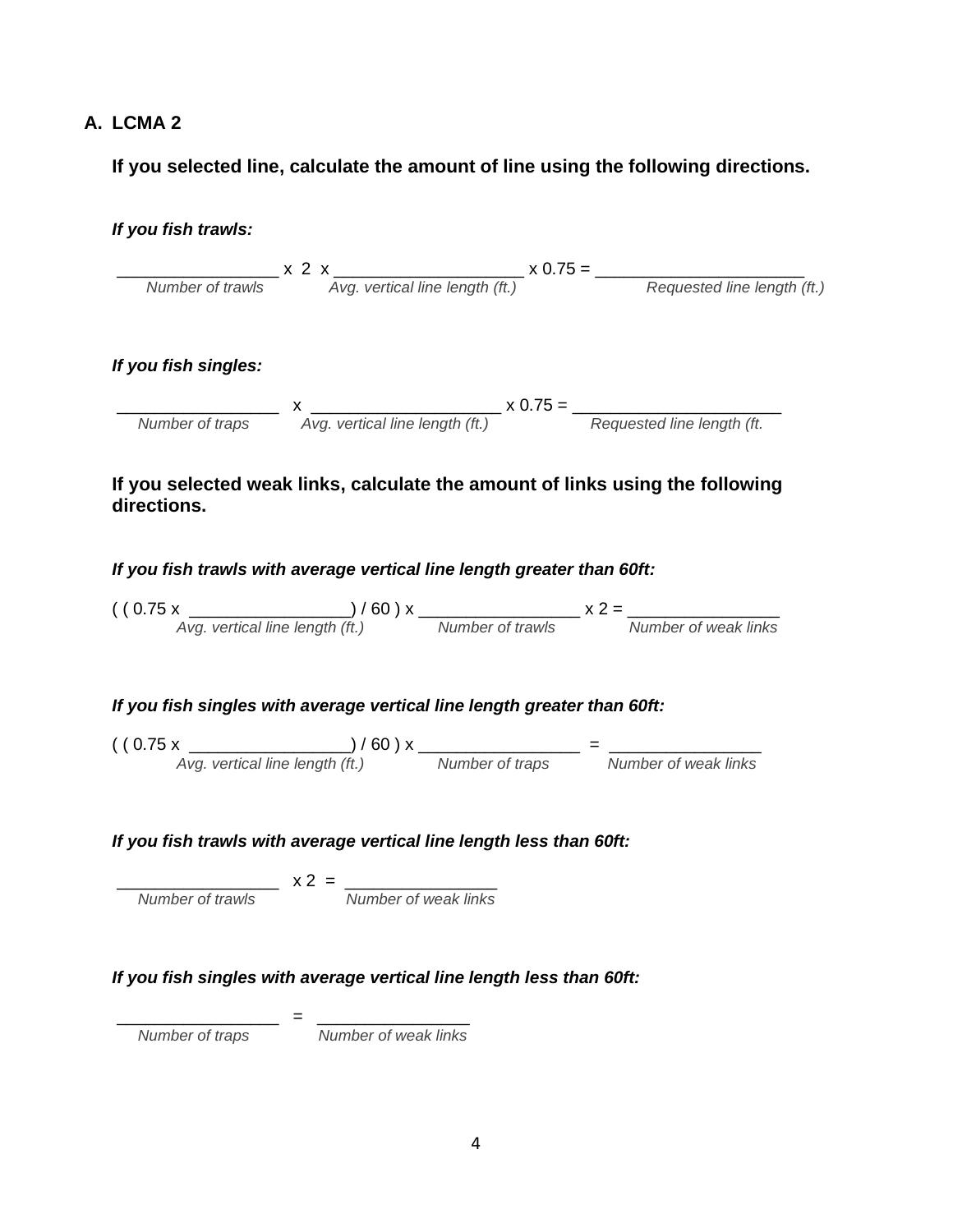#### **B. LCMA 3**

#### **If you selected line, calculate the amount of line using the following directions.**

 $x_1 = x_2 = x_3 = x_4 = x_5 = x_6 = x_7 = x_7 = x_8 = x_7 = x_7 = x_8 = x_7 = x_7 = x_8 = x_7 = x_7 = x_8 = x_7 = x_8 = x_7 = x_8 = x_7 = x_8 = x_7 = x_8 = x_7 = x_8 = x_7 = x_8 = x_7 = x_8 = x_7 = x_8 = x_7 = x_8 = x_7 = x_8 = x_8 = x_9 = x_9 = x_8 = x_9 = x_9 = x_9 = x_8 = x_9 = x_9 = x_9 = x_0 = x_0 = x_0 = x_0 = x_0 = x_0 =$ *Number of trawls Avg. vertical line length (ft.) Requested line length (ft.)*

#### **If you selected weak links, calculate the amount of line using the following directions.**

 ( ( 0.75 x \_\_\_\_\_\_\_\_\_\_\_\_\_\_\_\_\_) / 60 ) x \_\_\_\_\_\_\_\_\_\_\_\_\_\_\_\_\_ = \_\_\_\_\_\_\_\_\_\_\_\_\_\_\_\_ *Avg. vertical line length (ft.) Number of trawls Number of weak links*

## **Section 3**

### **Comments**

Please use the space below to provide any comments relative to your application.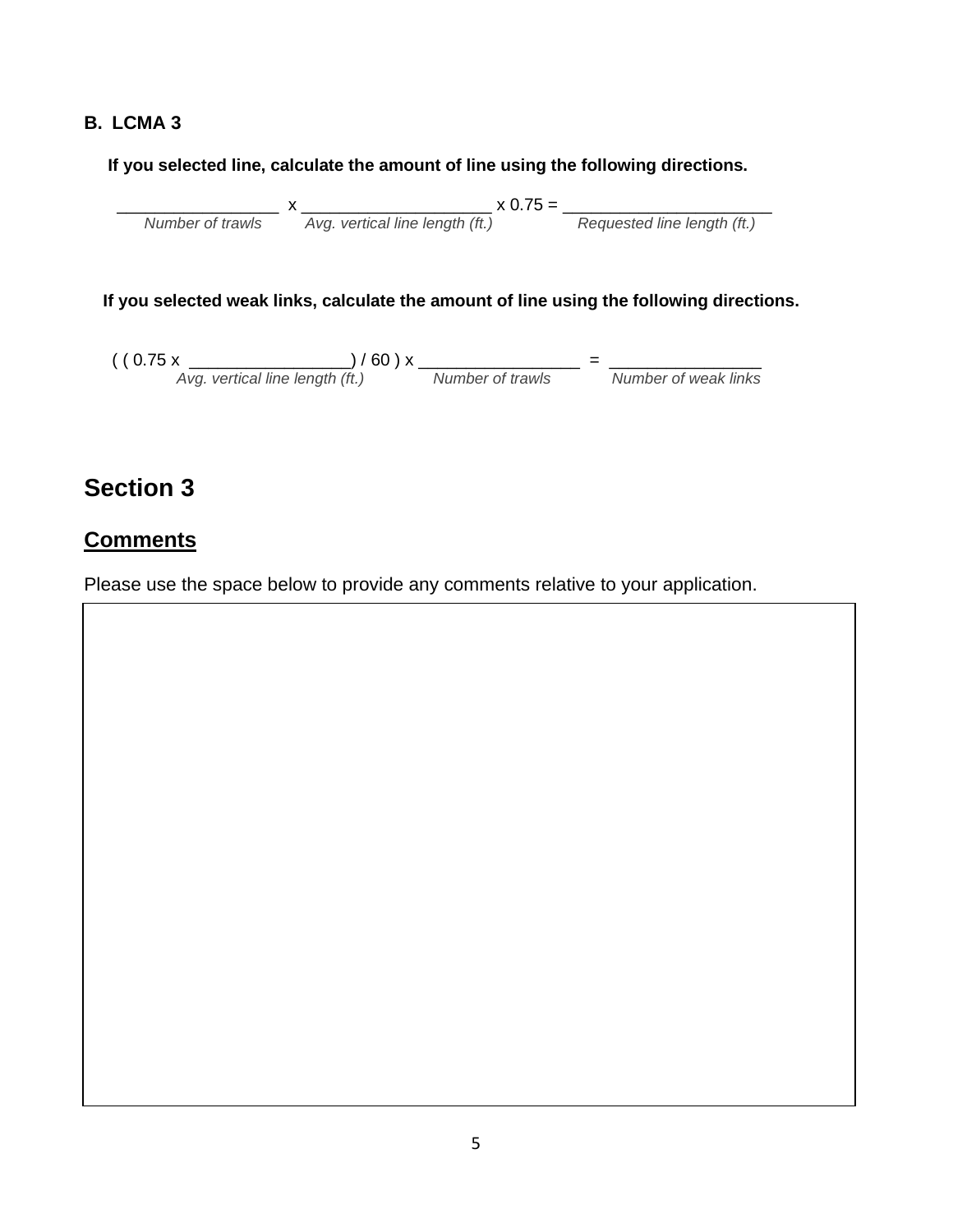## **Section 4**

### **Notification**

RIDEM will notify all applicants regarding the Department's decision regarding their application. That notification will be in the form of a Letter of Eligibility. Upon receipt of that letter, applicants will have a firm 15-day period during which they may appeal the Department's decision. Given the importance of timely notification, select one of the following three options for how you wish to be notified *(initial your preferred option*):

\_\_\_\_\_\_\_\_\_ Notify me via certified mail

Call me when my letter is ready. I will pick it up within three (3) days at RIDEM's Division of Marine Fisheries, 3 Fort Wetherill Road, Jamestown, RI during regular business hours (M-F 8:30 am - 4:00 pm)

\_\_\_\_\_\_\_\_\_ Call me when my letter is ready. I will pick it up within three (3) days at RIDEM's Division of Coastal Resources, 301 Great Island Road, Narragansett, RI during regular business hours (M-F 8:30 am - 4:00 pm)

## **Section 5**

### **Confidentiality**

Information provided to RIDEM via this application process will be kept confidential, except for any information that may be subject to public disclosure, upon request, pursuant to the RI Public Records Act. Information or documentation pertaining to income, landings, and gear configuration is not subject to such public disclosure.

## **Section 6**

### **Certification and Consent**

By completing, initialing, and signing this affidavit and applying for assistance I:

- A. Certify and attest that the sole purpose of the assistance is to implement lobster and Jonah crab fishing end line modifications or replacement.
- B. Certify and attest to having the documentation/records to support the losses recorded on this form, that were used for the basis of eligibility. Further, I agree to maintain these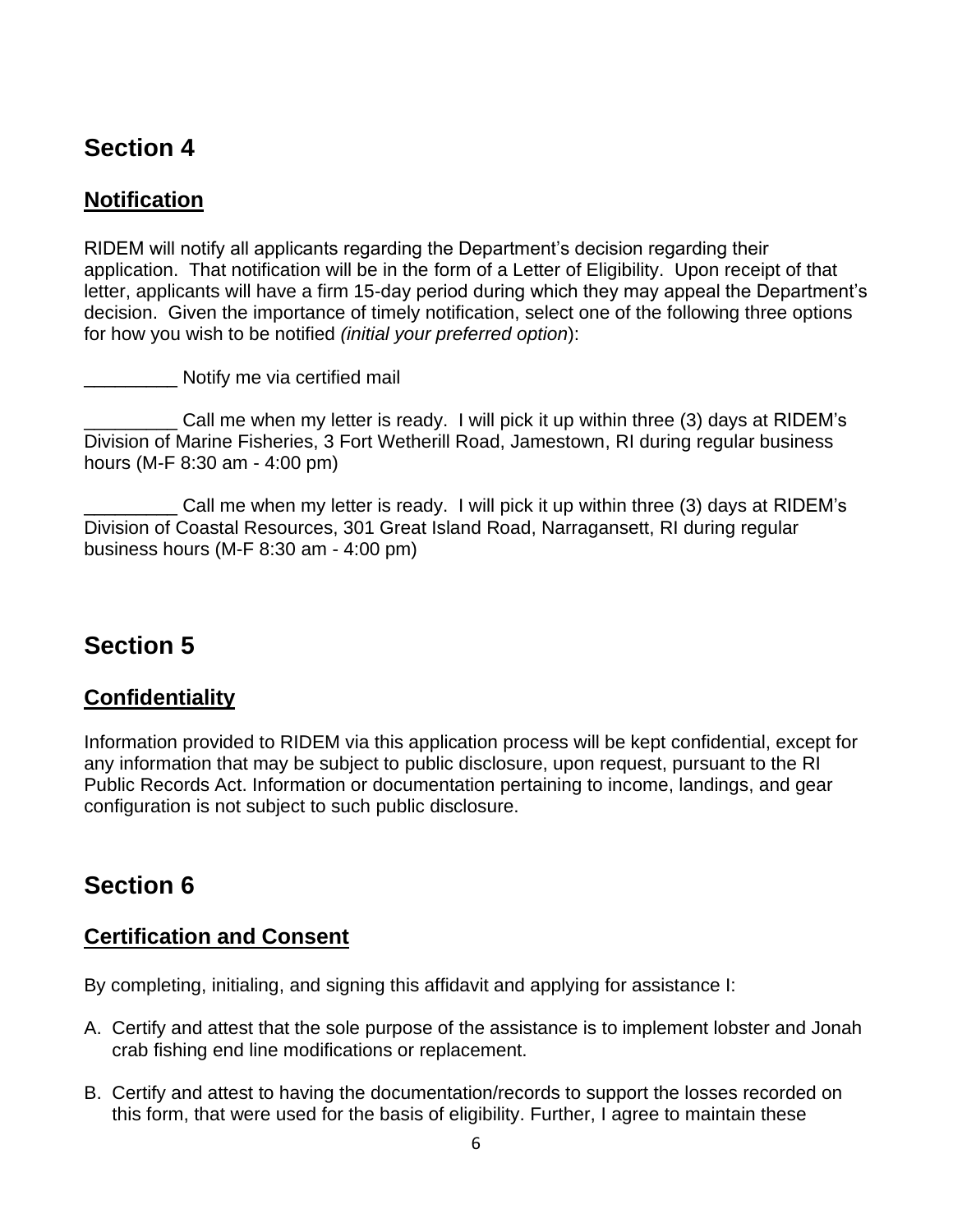records for a period of no less than three (3) years after the close of the primary gear award and agree to make these records available upon request from the State of Rhode Island.

- C. Consent to allowing RIDEM to use SAFIS data, VTRs, and dockside sales reports to verify the information contained in this application and waive any and all confidentiality pertaining to this information as it relates to this application.
- D. Certify and attest, under the penalties of perjury, that information and representations set forth in and by this application are true, accurate, and complete.

| Applicant Last Name (please print) | First |                                                                                                 | MI |
|------------------------------------|-------|-------------------------------------------------------------------------------------------------|----|
|                                    |       |                                                                                                 |    |
| <b>Applicant Signature</b>         |       | Date                                                                                            |    |
|                                    |       |                                                                                                 |    |
| <b>Notarization</b>                |       |                                                                                                 |    |
|                                    |       |                                                                                                 |    |
|                                    |       | In ______________________, on the _____ day of ___________ 2022, before me personally           |    |
|                                    |       |                                                                                                 |    |
|                                    |       | executing the foregoing Affidavit, and they acknowledged said instrument executed by them to be |    |
| their free act and deed.           |       |                                                                                                 |    |
|                                    |       |                                                                                                 |    |

Notary Public

My Commission expires: \_\_\_\_\_\_\_\_\_\_\_\_

 $\overline{\phantom{a}}$  , and the contract of the contract of the contract of the contract of the contract of the contract of the contract of the contract of the contract of the contract of the contract of the contract of the contrac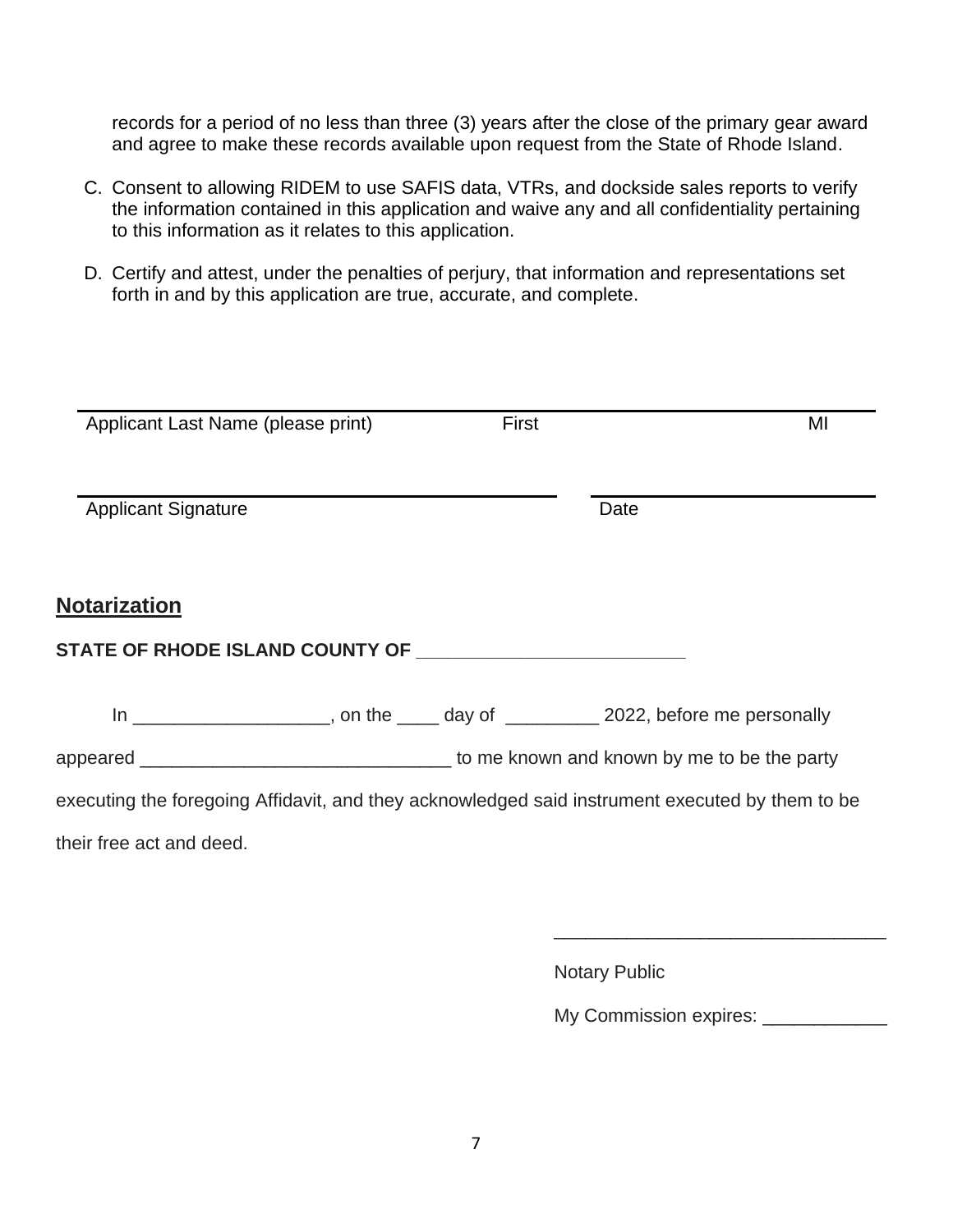# **Additional Vessel information (if needed)**

| RI Commercial Fishing License Number/landing Permit: ___________________________ |               |
|----------------------------------------------------------------------------------|---------------|
|                                                                                  |               |
|                                                                                  |               |
| Is your vessel commercially declared in Rhode Island?                            | YES     NO    |
|                                                                                  |               |
|                                                                                  |               |
|                                                                                  |               |
|                                                                                  |               |
| RI Commercial Fishing License Number/landing Permit: ___________________________ |               |
|                                                                                  |               |
|                                                                                  |               |
| Is your vessel commercially declared in Rhode Island?                            | YES     NO    |
|                                                                                  |               |
|                                                                                  |               |
|                                                                                  |               |
| RI Commercial Fishing License Number/landing Permit: ___________________________ |               |
|                                                                                  |               |
|                                                                                  |               |
| Is your vessel commercially declared in Rhode Island?                            | YES    <br>NO |